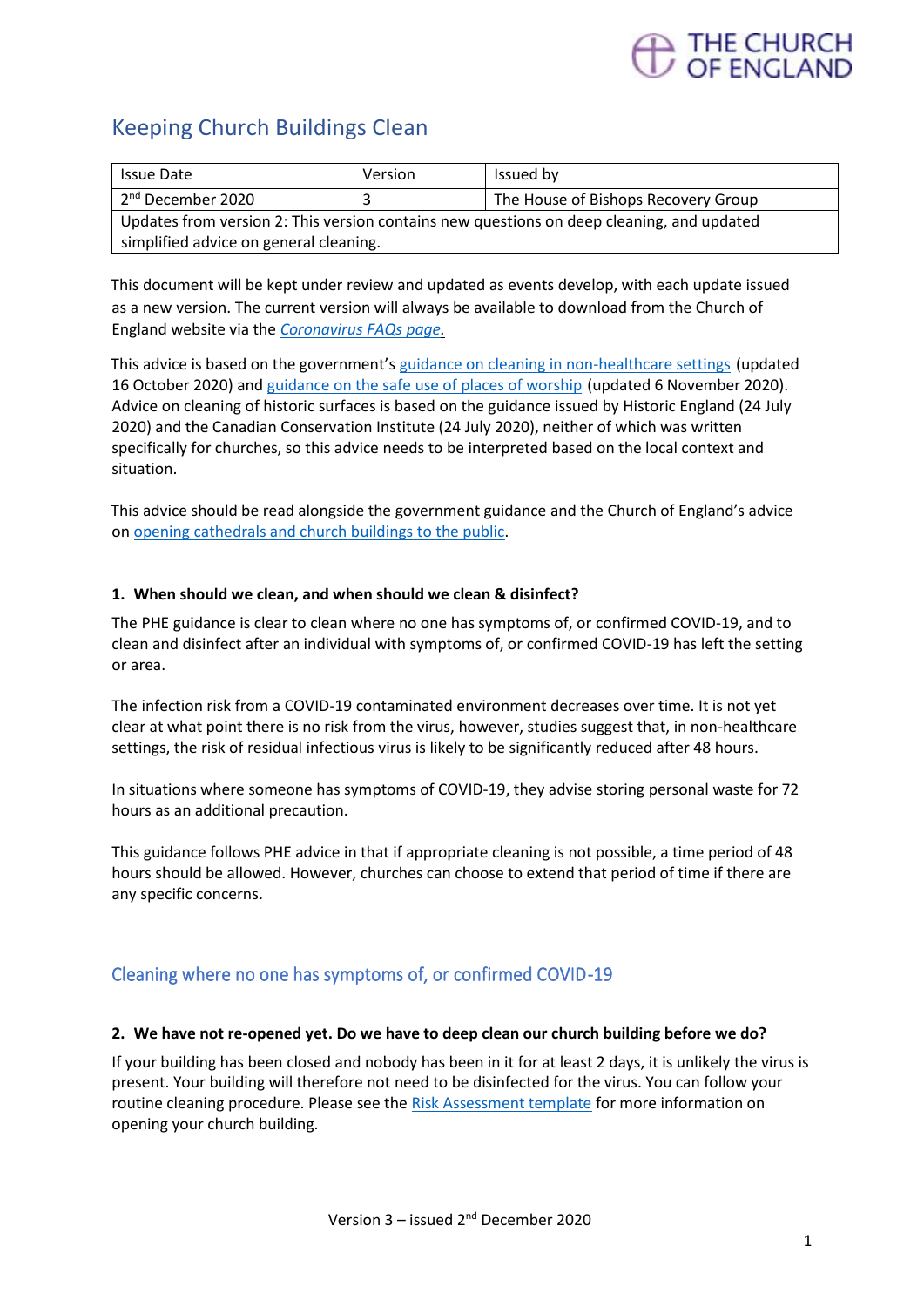

#### **3. We only open our church building once a week (when not in lockdown). Do we need to deep clean every week?**

If your building has been closed and nobody has been in it for at least 2 days, it is unlikely the virus is present. Your building will therefore not need to be disinfected for the virus. You can follow your routine cleaning procedure. Please see the [Risk Assessment template](https://www.churchofengland.org/media/20510) for more information on opening your church building.

#### **4. How often and what should we clean?**

This will depend on the local situation and your local risk assessment. You will want to consider things like footfall, the nature of your building, whether you have restricted access to some parts, access to hand washing and hand sanitising facilities, and the need to clean those parts that are more frequently used more often (such as door handles, light switches, remote controls, electronic devices, kitchens and toilets).

If a church building is closed for **at least 2 days**, this will reduce the need for cleaning. If you are opening every day, you need to clean the frequently touched areas when you open the church every morning or evening. The PHE recommends that as a minimum, frequently touched surfaces should be wiped down twice a day. Clean non-heritage surfaces that are frequently touched (door handles, light switches, kitchens and toilets, etc.) using your usual cleaning products.

For historic surfaces, consider if you can remove them or reduce access to them, to reduce the amount of cleaning needed. When this is not possible and these surfaces do need to be cleaned frequently, please see the advice below about cleaning historic elements.

#### **5. How can we reduce the amount of cleaning we need to do?**

Regular cleaning plays a vital role in limiting the transmission of COVID-19, therefore cleaning does need to be done more frequently. To make cleaning easier, think about how your building is being used. Reduce clutter, remove difficult to clean items or reduce access to them, to make cleaning easier.

You may want to consider restricting access to certain parts of the church to reduce the area of cleaning required. Alternating access to certain areas (such as pews) on a weekly basis may also reduce the amount of cleaning you have to do. To reduce the amount of cleaning of door handles you may want to consider propping open doors if this is appropriate. You can also consider providing cotton gloves that are disposed of in a bin, and laundered daily. If you are worried about heritage surfaces being touched regularly, some type of temporary non-damaging cover that is laundered, cleaned or replaced daily could be considered, with attention to causing any potential trip hazards and avoiding any fragile surfaces.

#### **6. What should we do about general hand hygiene: hand washing, sanitation facilities and toilets?**

Signs and posters can help encourage good hygiene practice: such as increasing the frequency of hand washing, avoiding touching your face, and coughing or sneezing into a tissue which is binned safely. Try not to stick posters and signs to historic fabric - use free standing signs or noticeboards. Please avoid locations where there will be high 'glare' and ensure the poster is on a flat surface so that QR codes can scan properly.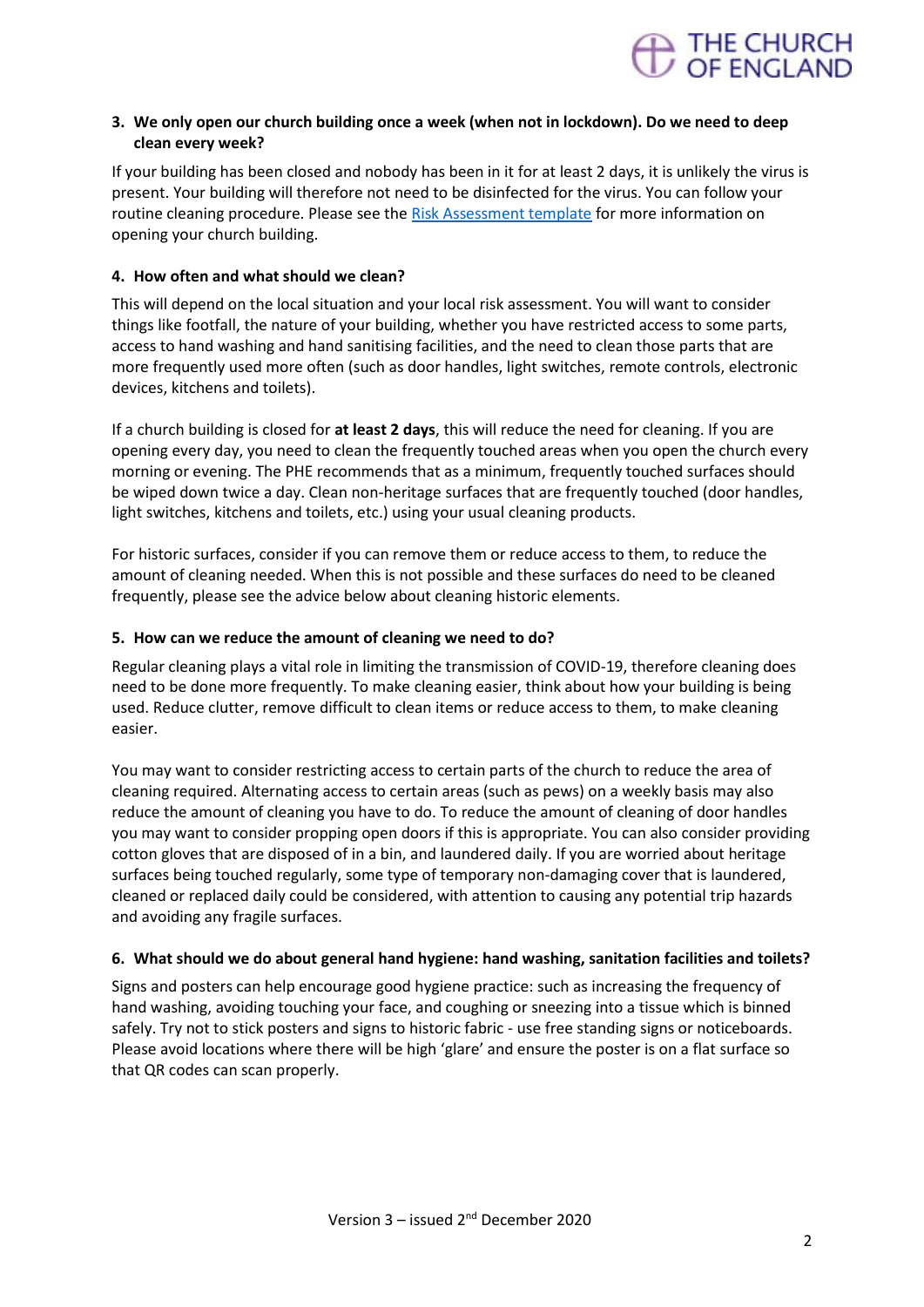

#### **7. What signage should we provide for the public?**

For visitors, it is necessary to place a sign on or near the door and upon entry to the church requesting that the public use the hand sanitiser provided, wear a face mask inside the church, and avoid touching any historic furnishings.

#### **8. Should we wear face coverings?**

Government advice is that face coverings should be worn at all times whilst inside the church.

#### **9. What kind of hand sanitiser should we provide?**

There is some evidence that excess hand sanitiser can damage sensitive heritage surfaces if it hasn't fully dried on your hands. Current advice is that water-based hand sanitisers are better, although they can take longer to dry.

#### **10. What about toilets?**

Ensure toilets are kept clean, use liquid hand soap rather than a bar of soap, and where possible, provide paper towels as an alternative to hand dryers in hand washing facilities.

If regular cleaning of toilets is challenging, you may need to think about shutting them or limiting access.

#### **11. Who can clean?**

Anyone who is considered vulnerable and with an underlying health condition should not assist in cleaning. Numbers going in to clean should be kept to a minimum, and social distancing complied with at all times.

#### **12. What about personal protection equipment (PPE) for cleaning?**

A face covering is now required inside the church, and cleaning gloves, as always, are recommended. The Government advises that additional PPE over and above what you would usually use is not necessary. Unless you are in a situation where the risk of COVID-19 transmission is very high or there is a problem with mould or bat droppings (which would have required the use of PPE in any case), additional PPE is not necessary.

#### **13. Do we need to disinfect the church between uses?**

No. You shouldn't need to disinfect unless there has been a known or suspected case of COVID-19.

#### **14. What about cleaning the historic elements of church buildings?**

If historic fixtures and fittings have been restricted from access, they should not need to be cleaned more regularly. If they form part of the accessible areas that will be touched by the general public, for example pews, the following advice should be followed. Please also refer to the more detailed [Historic England](https://historicengland.org.uk/coronavirus/historic-places/cleaning-disinfecting-historic-surfaces/) advice on cleaning historic features of buildings.

For metal, wood, stone, glass, ceramic, and modern painted surfaces, these can be cleaned with a dilute solution of non-ionic conservation-grade detergent or sensitive washing up liquid and distilled water, rinsed with distilled water and dried immediately with white paper towel. Follow the manufacturer's instructions for dilution, application and contact times (a minimum contact time of 20 seconds is currently advised by Public Health England) for all detergents.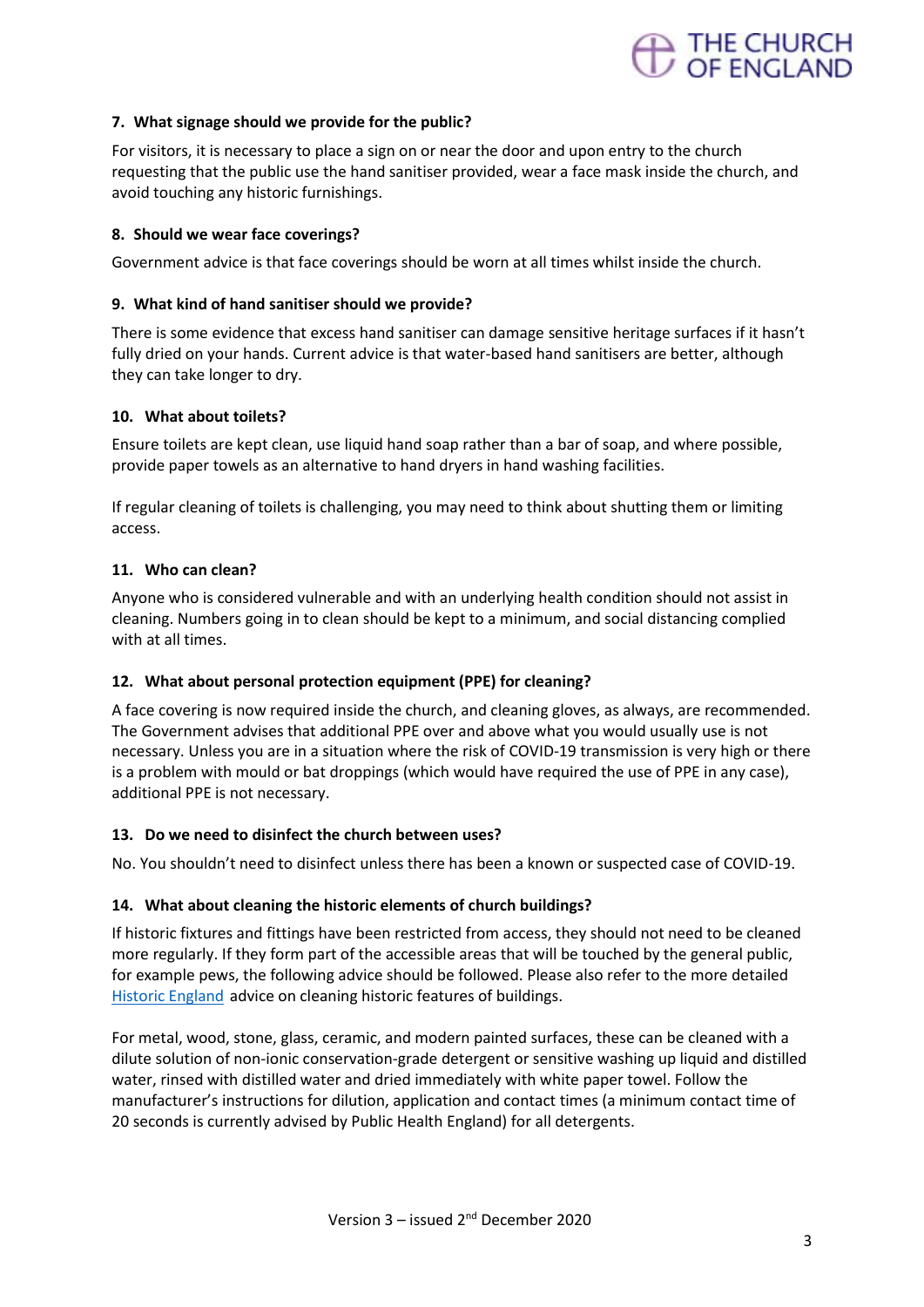

Getting hold of conservation grade materials may be difficult. If you can't get hold of conservation grade materials, try to use products with as few additives as possible but that will still clean a surface, such as detergents with no added perfumes and no harsh chemicals. The Ecover range, for example, has few harsh chemicals but will be effective if used correctly. Other examples include Boots Sensitive, and SurCare Sensitive Washing Up Liquid.

Distilled water is preferable. This is water that contains no salts, so that there are no residues or corrosives to interact with delicate surfaces. However, distilled water may be difficult to obtain, so in these circumstances tap water or filtered tap can be used instead.

If there is no water source in the church, bringing in spray bottles filled up at home may be useful.

Try not to spray surfaces directly. Spray the cloth with the detergent and not the object, to ensure the detergent goes exactly where it is meant to, and to prevent staining.

If none of the above options are possible, then cleaning wipes can be used instead, but be aware this is not a good solution for delicate surfaces, and wipes with alcohol in them should be avoided. Use of wipes is not recommended for long-term use on historic or varnished surfaces, but will work as a temporary measure to keep frequently-touched areas such as door handles clean.

Metal surfaces can also be cleaned with industrial denatured alcohol (IDA), such as methylated spirits or isopropanol.

**Do NOT** use any household detergents or disinfectants containing **chlorine** (1000 ppm dilution) on any historic surface since these could cause permanent damage.

Cleaning materials should be disposed of appropriately, wrapped up and binned daily. Waste does not need to be wrapped separately unless an individual in the setting shows symptoms or tests positive for COVID-19.

Seek advice from a [conservato](https://icon.org.uk/icon-resources/caring-for-your-collection)r before undertaking any cleaning to more fragile historic surfaces.

#### **15. What about upholstery and soft furnishings?**

Available information suggests that unless they have been soiled, soft furnishings do not need to be cleaned other than as part of your usual cleaning processes, which may include vacuuming with a soft brush attachment.

#### **16. What about using a fogger to disinfect the church?**

Fogging should not be used instead of cleaning. Although fogging may be useful for disinfection in non-heritage settings such as kitchens or bathrooms, fogging systems are not recommended for use on historic interiors, including historic floors. The World Health Organisation has questioned their efficacy in disinfecting complex interiors that have not been fully cleaned first. They may also leave harmful residues on historic fixtures, fittings and floors.